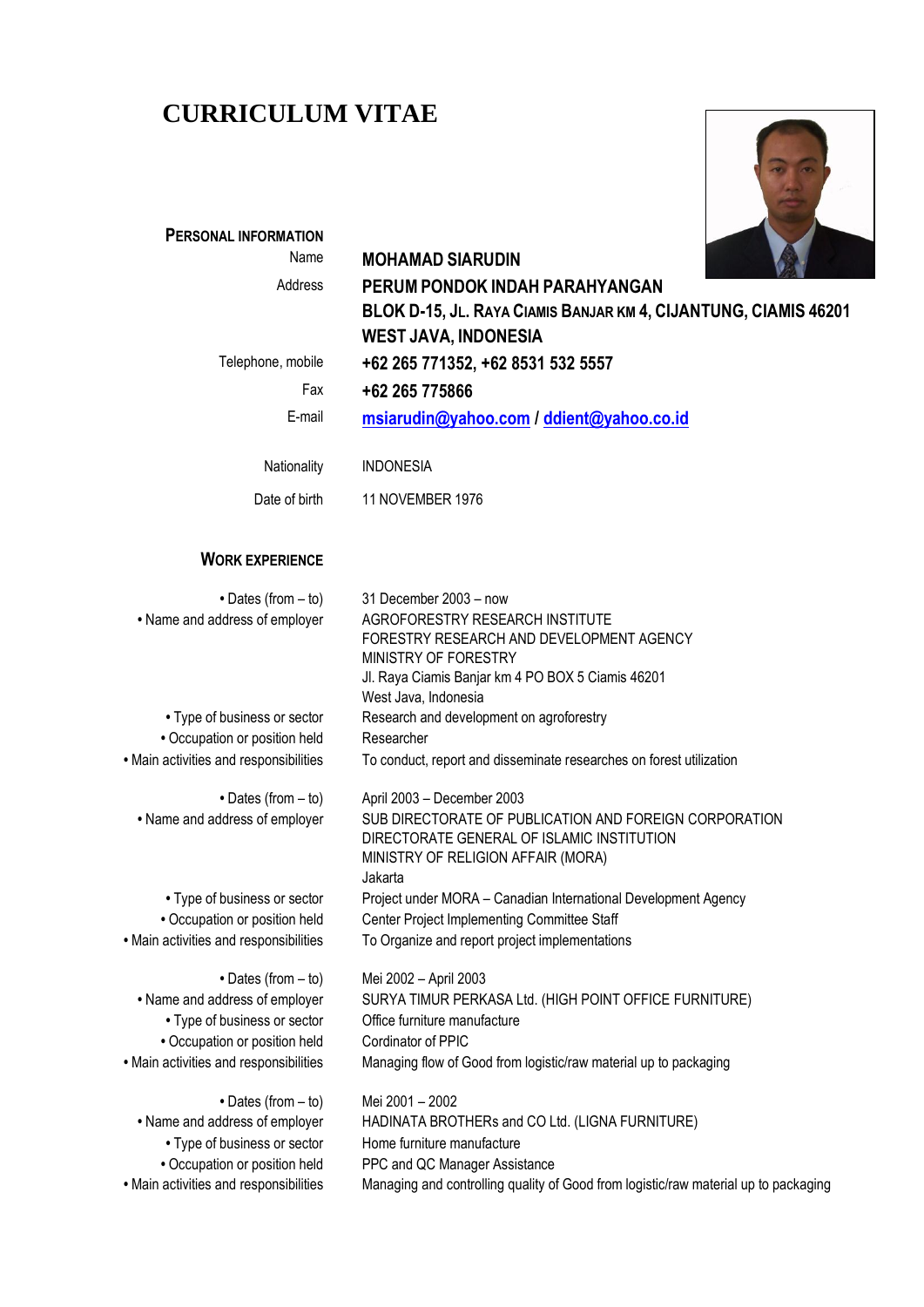### **EDUCATION**

| Graduate School (2010-2011)                                                                 | KEIO UNIVERSITY, Fujisawa-shi, Japan<br>Human Security and Communication Program, Graduate School of Media and Governance<br>Faculty of Environmental Information and Graduate Program in Governance<br>Title: Master of Media and Governance |
|---------------------------------------------------------------------------------------------|-----------------------------------------------------------------------------------------------------------------------------------------------------------------------------------------------------------------------------------------------|
| $(2009 - 2010)$                                                                             | INSTITUT TEKNOLOGI BANDUNG, Bandung, West Java, Indonesia<br>Magister Program of Regional and City Planning<br>Title: Master of Engineering                                                                                                   |
| Thesis title                                                                                | The Roles of Forest Assets for Rural Livelihood Strategies, A Case Study of Small-scale<br>Family Forest Development in Ciamis Regency, West Java Province, Indonesia                                                                         |
| Undergraduate School (1995-2001)                                                            | GADJAH MADA UNIVERSITY, Yoyakarta, Indonesia<br>Forest Product Technology, Faculty of Forestry<br>Title: Bachelor of Science in Forestry                                                                                                      |
| Senior High School (1992-1995)                                                              | TARUNA NUSANTARA SENIOR HIGH SCHOOL, Magelang, Central Java, Indonesia                                                                                                                                                                        |
| Junior High School (1989-1992)                                                              | TARUB JUNIOR HIGH SCHOOL, Tegal, Central Java, Indonesia                                                                                                                                                                                      |
| Elementary school (1983-1989)                                                               | KARANG WULUH ELEMENTARY SCHOOL, Tegal, Central Java, Indonesia                                                                                                                                                                                |
| <b>ACADEMIC AWARDS</b>                                                                      |                                                                                                                                                                                                                                               |
| Magister program of Regional and<br>City Planning, Institut Teknologi<br>Bandung, Indonesia | Cum laude award and Distinguished Graduate, in the graduation period of October 2011                                                                                                                                                          |
| Faculty of Forestry, Gadjah Mada<br>University, Indonesia                                   | Best graduate of Forest Product Technology Department, in the graduation period of<br>February 2001                                                                                                                                           |
| <b>RESEARCH PROJECT INVOLVED</b>                                                            |                                                                                                                                                                                                                                               |

| <b>Research Projects Completed</b><br>Project name                                             | Position in the project | Sponsored by                                 | <b>Date</b>   |
|------------------------------------------------------------------------------------------------|-------------------------|----------------------------------------------|---------------|
| The Utilisation of Agroforestry land to Support REDD+<br>Mechanism                             | Researcher              | <b>FORDA</b>                                 | 2012, 2013    |
| Study on the Potency of Cajuput Oil Species in Wasur National<br>Park, Merauke                 | Researcher              | Ministry of Research<br>and Technology       | 2012          |
| Study on Nutrition Cycle of Agroforestry Pattern                                               | Researcher              | <b>FORDA</b>                                 | 2012          |
| Development on Utilization and Quality Improvement of<br>Community Forest Product in West Java | Researcher              | <b>FORDA</b>                                 | $2008 - 2009$ |
| Development of Wood Preservation Technology of Community<br><b>Forest Product</b>              | Researcher              | <b>FORDA</b>                                 | $2008 - 2009$ |
| Quantification of Biomass and Carbon Sequestration in<br><b>Community Forest</b>               | Researcher              | <b>FORDA</b>                                 | $2007 - 2009$ |
| Agroforestry Model Development In Water Catchments Area                                        | Researcher              | <b>FORDA</b>                                 | 2005 - 2007   |
| Silvofishery Model Development In Blanakan Mangrove Forest                                     | Researcher              | <b>FORDA</b>                                 | 2005 - 2007   |
| Technology of Social Forestry in Community Forest and State<br>Forest                          | Researcher              | Forestry Research and<br>Dev. Agency (FORDA) | 2004 - 2007   |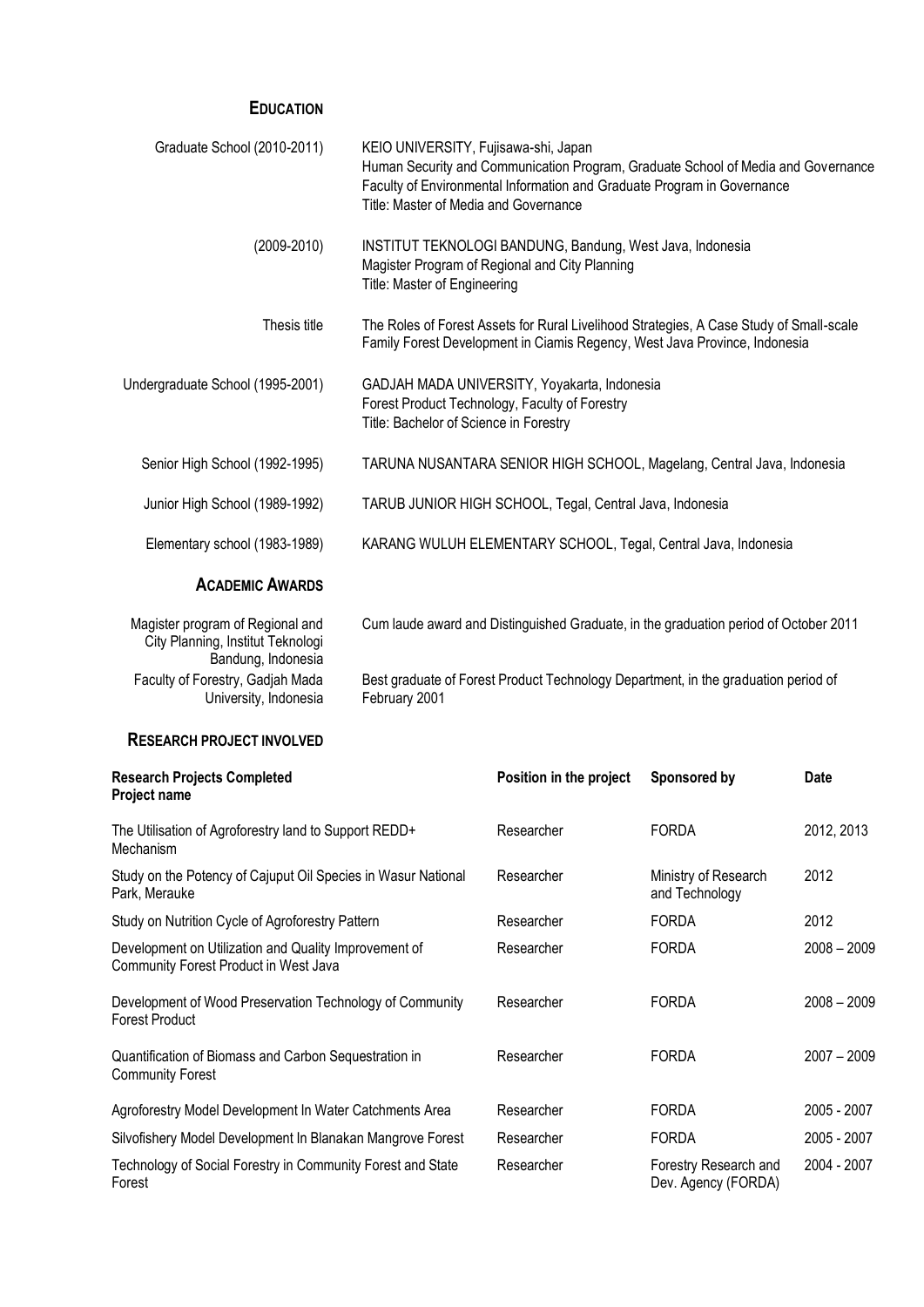## **TRAINING, COURSE & SEMINAR**

| Seminar, Workshop, Training                                                                                                                                      | <b>Place</b>                        | Date |
|------------------------------------------------------------------------------------------------------------------------------------------------------------------|-------------------------------------|------|
| Ministerial Seminar on Promotion of Timber Processing, Utilization and Trade<br>Cooperation between China and Other Developing Countries                         | Zhejiang, China                     | 2012 |
| Workshop on Writing the International Scientific Article                                                                                                         | Bogor                               | 2012 |
| Workshop on Regional Strategies in South East Asia                                                                                                               | Seoul, South Kora                   | 2011 |
| Basic Japan Language Preparation                                                                                                                                 | Bandung                             | 2010 |
| English for Academic Purposes (internet based TOEFL preparation)                                                                                                 | Bandung                             | 2009 |
| English for Academic Purposes (paper based TOEFL preparation)                                                                                                    | Jakarta                             | 2008 |
| A Day Seminar on Socio-economical Research Supporting Forestry Development<br>Policies                                                                           | Bogor                               | 2007 |
| Workshop on Preparing Foreign Cooperation in Forestry Research and Development<br>Agency                                                                         | Jakarta                             | 2007 |
| Workshop Indonesian Forestry Outlook 2020                                                                                                                        | Bogor                               | 2007 |
| Workshop on Tropical Rain Forest and Rehabilitation                                                                                                              | Yogyakarta                          | 2007 |
| Short Training on Flora Species Identification                                                                                                                   | Kadipaten, Majalengka, West<br>Java | 2007 |
| National Seminar on Actualization and Role of Research and Development<br>Institutions Supporting Sustainable Community Forest                                   | Tasikmalaya, West Java              | 2006 |
| National Seminar on Development of Management and Community Forest Utilization<br>in Indonesia                                                                   | Yogyakarta                          | 2006 |
| National Seminar on Digital Library and Its Utilization for Forestry Research and<br>Development                                                                 | Bogor                               | 2006 |
| Short Training on Functional Research                                                                                                                            | Cibinong                            | 2006 |
| Workshop on Scientific Writing                                                                                                                                   | Jakarta                             | 2005 |
| Workshop on ITTO Proposal Arrangement                                                                                                                            | Jakarta                             | 2005 |
| International Seminar on the Role of Agroforestry Education in the Revitalization of<br>Agriculture, Fishery and Forestry Program (as participant and presenter) | Yogyakarta                          | 2005 |

### **ARTICLES/PUBLICATIONS**

| Title of publication                                                                                       | <b>Type/Media</b>                                | <b>Date</b> |
|------------------------------------------------------------------------------------------------------------|--------------------------------------------------|-------------|
| Carbon Stored in Biomass of Agroforestry Jabon - Cardamom/Elephant grass in<br>Pakenjeng, Garut, West Java | Journal of Agroforestry (BPTA)<br>(submission)   | 2013        |
| Allometric Equation of Jabon for Estimating Carbon Stored in Biomass in Private<br>Forest                  | Journal of Plantation Forest<br>(submission)     | 2013        |
| Financial rotation of jabon private forest in Pakenjeng, Garut, West Java                                  | Journal of Forest Socioeconomics<br>(submission) | 2013        |
| Leaf Transpiration of Cajuput Species of Asteromyrtus symphyocarpa in Various<br><b>Tree Growth Levels</b> | Journal of Forest Product<br>(submission)        | 2013        |
| Potency of Leaf and Cajuput Oil Production of Asteromyrtus symphyocarpa<br>in Wasur National Park          | Journal of Forest Product<br>(submission)        | 2013        |
| Role of Forest Cover in Providing Environmental Services, Case Study of Cisadane<br>Watershed              | Proceeding of International<br>Seminar (INAFOR)  | 2012        |